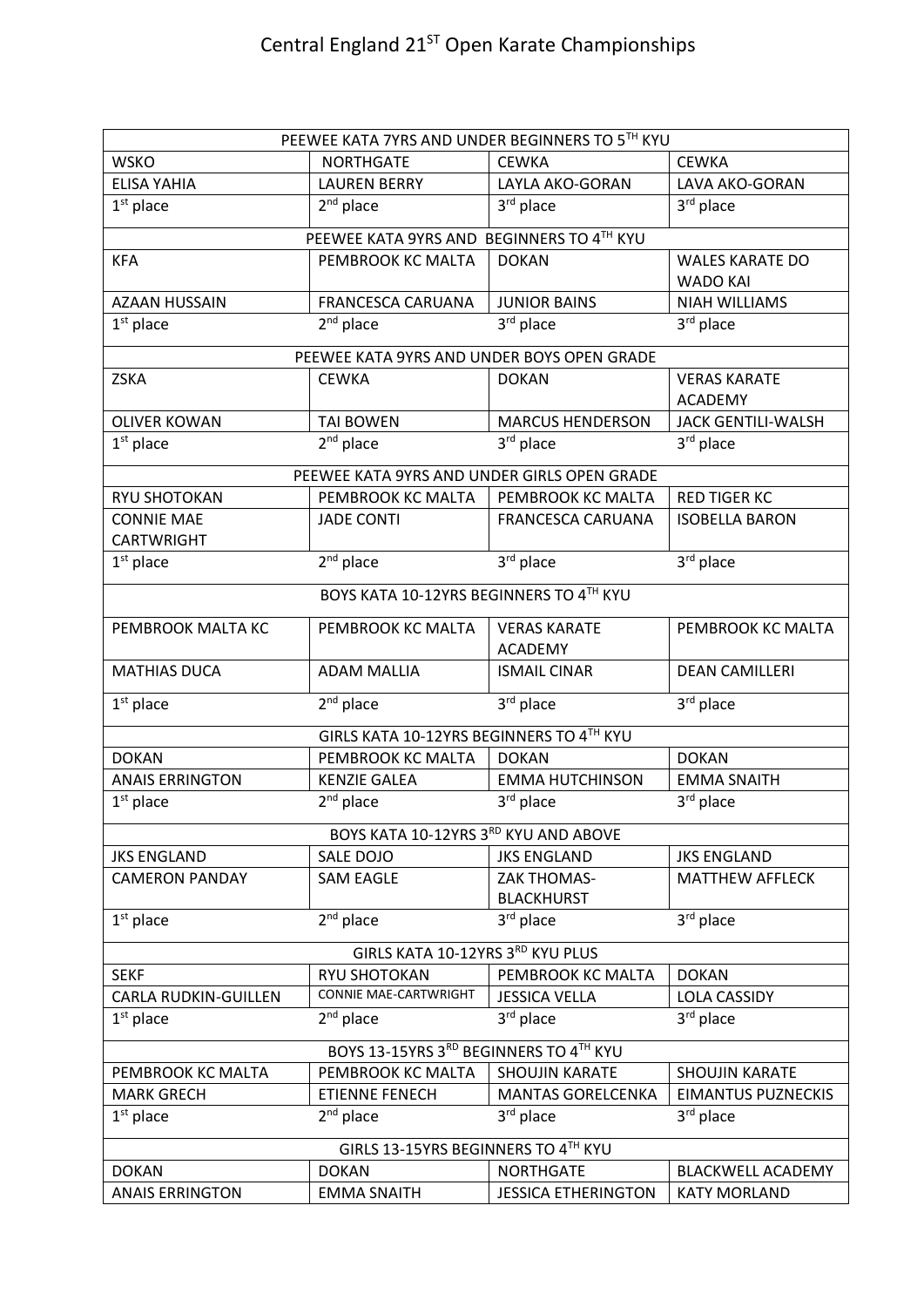| $1st$ place                           | $2nd$ place                                | 3rd place                  | 3rd place                 |  |  |
|---------------------------------------|--------------------------------------------|----------------------------|---------------------------|--|--|
|                                       | BOYS 13-15YRS 3RD KYU AND ABOVE            |                            |                           |  |  |
| YOSHITAKA KARATE                      | <b>JKS ENGLAND</b>                         | <b>WSKO</b>                | <b>VERAS KARATE</b>       |  |  |
|                                       |                                            |                            | <b>ACADEMY</b>            |  |  |
| <b>OSCAR WOOD</b>                     | <b>JAMES HARRISON</b>                      | <b>COREY GILES</b>         | <b>SEYHAN CINAR</b>       |  |  |
| $1st$ place                           | $2nd$ place                                | 3rd place                  | 3 <sup>rd</sup> place     |  |  |
| GIRLS KATA 13-15YRS 3RD KYU AND ABOVE |                                            |                            |                           |  |  |
| <b>UECHI RYU GB</b>                   | <b>DOKAN</b>                               | <b>SEKF</b>                | <b>DOKAN</b>              |  |  |
| <b>TAYLA O'BRIEN</b>                  | <b>ELEISHA MITCHINSON</b>                  | <b>CARLA RUDKIN</b>        | <b>EVE PALMER</b>         |  |  |
| $1st$ place                           | $2nd$ place                                | 3 <sup>rd</sup> place      | $3rd$ place               |  |  |
|                                       | MALE 16 YRS AND ABOVE BEGINNERS TO 4TH KYU |                            |                           |  |  |
| <b>VERAS KARATE ACADEMY</b>           | CAN DO MARTIAL ARTS                        | <b>NORTHGATE</b>           |                           |  |  |
|                                       |                                            |                            |                           |  |  |
| <b>JAYDON SULLIVAN</b>                | <b>JF CARNIAUX</b>                         | <b>JESSICA ETHERINGTON</b> |                           |  |  |
| $1st$ place                           | $2nd$ place                                | 3rd place                  | 3rd place                 |  |  |
|                                       | MALE 16YRS AND ABOVE 3RD KYU AND ABOVE     |                            |                           |  |  |
| <b>JKS ENGLAND</b>                    | <b>JKS ENGLAND</b>                         | <b>JKS ENGLAND</b>         | <b>JKS ENGLAND</b>        |  |  |
| LEE LAMB                              | <b>JOHANN SANTOS</b>                       | DANNY JORDAN               | <b>MATTHEW YARDY</b>      |  |  |
| $1st$ place                           | $2nd$ place                                | 3rd place                  | 3rd place                 |  |  |
|                                       | FEMALE 16YRS AND ABOVE 3RD KYU AND ABOVE   |                            |                           |  |  |
| <b>ELITE KARATE CLUB</b>              | <b>DOKAN</b>                               | PEMBROOK KC MALTA          | <b>JKS ENGLAND</b>        |  |  |
| <b>LONDON</b>                         |                                            |                            |                           |  |  |
| <b>KATHRYN COLLIS</b>                 | <b>HANNAH NICHOLSON</b>                    | <b>ANNABEL VELLA</b>       | <b>ELEISHA MITCHINSON</b> |  |  |
| $1st$ place                           | $2nd$ place                                | 3 <sup>rd</sup> place      | 3 <sup>rd</sup> place     |  |  |
|                                       | MALE OVER 35YRS KATA                       |                            |                           |  |  |
| <b>JKS ENGLAND</b>                    | <b>BLACK SUN</b>                           | <b>WALSALL KARATE</b>      | <b>WALSALL KARATE</b>     |  |  |
|                                       |                                            | <b>DOJO</b>                | <b>DOJO</b>               |  |  |
| <b>SHARIF EBRAHIMI</b>                | <b>JAS DOSANJH</b>                         | <b>ANTHONY WILKES</b>      | AMAR CHAKRABBORTY         |  |  |
| $1st$ place                           | $2nd$ place                                | 3rd place                  | 3rd place                 |  |  |
|                                       | FEMALE OVER 30YRS KATA                     |                            |                           |  |  |
| <b>VERAS KARATE ACADEMY</b>           | <b>OSTMA</b>                               |                            |                           |  |  |
| <b>DONNA BLAKE</b>                    | MAZ PAGE                                   |                            |                           |  |  |
| $1st$ place                           | $2nd$ place                                | 3rd place                  | 3rd place                 |  |  |
| PAIRS KATA 9YRS AND UNDER             |                                            |                            |                           |  |  |
|                                       |                                            |                            |                           |  |  |
|                                       |                                            |                            |                           |  |  |
| <b>DOKAN</b>                          | <b>DOKAN</b>                               | <b>RED TIGER KC</b>        | PEMBROOK MALTA KC         |  |  |
| DOKAN (HENDERSON)                     | <b>DOKAN (REUBS)</b>                       | <b>RED TIGER</b>           | PEMBROOK MALTA KC         |  |  |
| $1st$ place                           | $2nd$ place                                | 3rd place                  | 3rd place                 |  |  |
|                                       | PAIRS KATA 10-12YRS                        |                            |                           |  |  |
| <b>DOKAN</b>                          | <b>JKS ENGLAND</b>                         | <b>DOKAN</b>               | <b>NORTHGATE</b>          |  |  |
| DOKAN (CASSIDY)                       | <b>JKS ENGLAND</b>                         | <b>DOKAN (ERRINGTON)</b>   | <b>NORTHGATE</b>          |  |  |
| $1st$ place                           | $2nd$ place                                | 3rd place                  | 3rd place                 |  |  |
|                                       | PAIRS KATA 13-15YRS                        |                            |                           |  |  |
| <b>JKS ENGLAND</b>                    | <b>DOKAN</b>                               | RYU SHOTOKAN               | <b>JKS ENGLAND</b>        |  |  |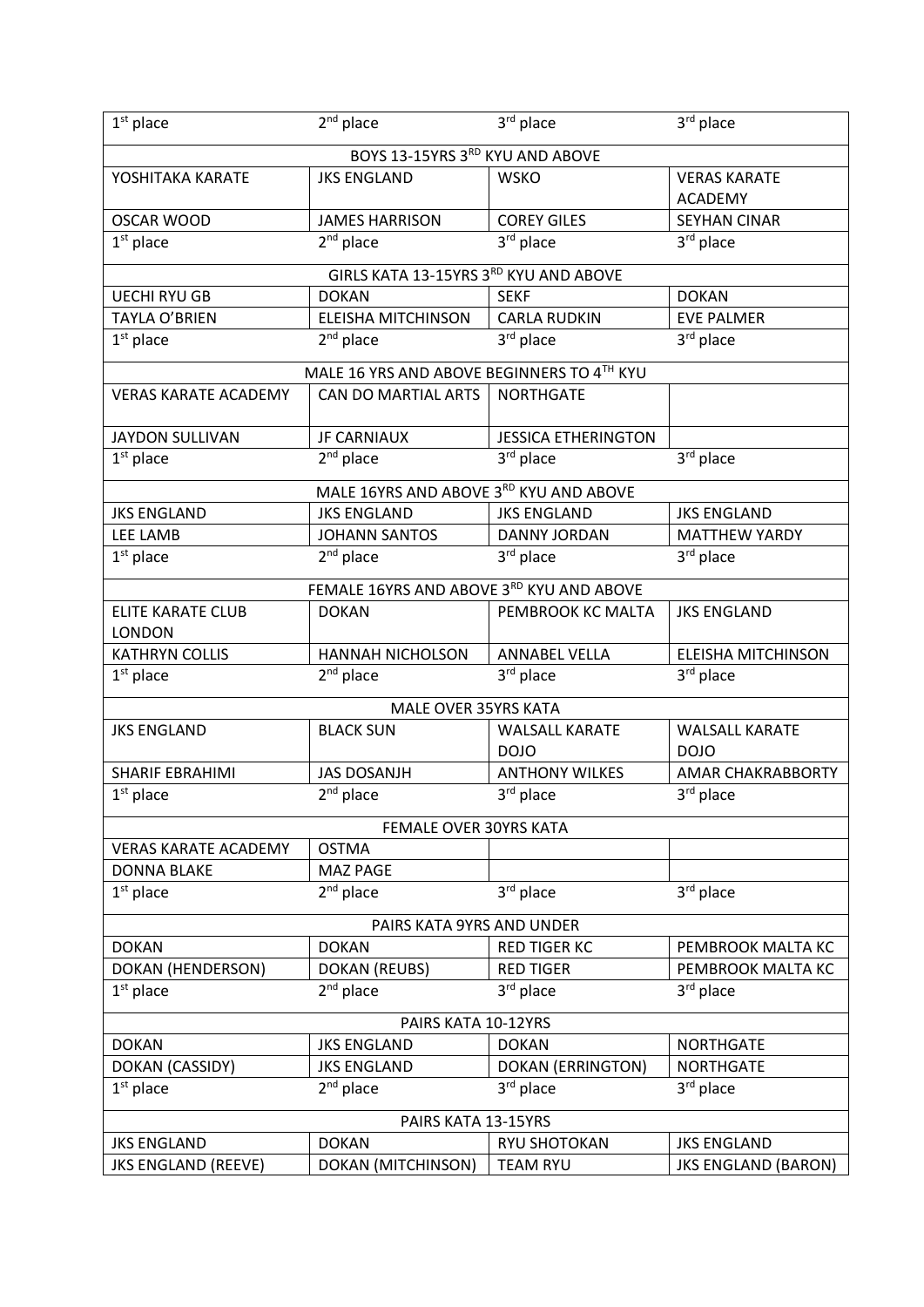| $1st$ place                        | $2nd$ place                                | 3rd place                                 | 3rd place                 |  |  |
|------------------------------------|--------------------------------------------|-------------------------------------------|---------------------------|--|--|
|                                    | PAIRS KATA 16YRS AND ABOVE                 |                                           |                           |  |  |
| <b>JKS ENGLAND</b>                 | <b>JKS ENGLAND</b>                         | <b>FORTKNOCKS KARATE</b>                  | <b>DOKAN</b>              |  |  |
| <b>JKS ENGLAND A</b>               | <b>JKS ENGLAND B</b>                       | <b>FORTKNOCKS KARATE</b>                  | <b>DOKAN (NICHOLSON)</b>  |  |  |
| $1st$ place                        | 2 <sup>nd</sup> place                      | 3rd place                                 | 3rd place                 |  |  |
| TEAM KATA 12YRS AND UNDER          |                                            |                                           |                           |  |  |
| <b>DOKAN</b>                       | <b>DOKAN</b>                               | <b>DOKAN</b>                              | <b>KOMBAT FEDERATION</b>  |  |  |
| <b>DOKAN (ERRINGTON)</b>           | DOKAN (HUNMAN)                             | DOKAN (TAYLOR)                            | KF1                       |  |  |
| $1st$ place                        | $2nd$ place                                | 3rd place                                 | 3rd place                 |  |  |
|                                    | TEAM KATA 13-15YRS                         |                                           |                           |  |  |
| <b>DOKAN</b>                       | <b>JKS ENGLAND</b>                         | <b>DOKAN</b>                              | <b>KOMBAT FEDERATION</b>  |  |  |
| DOKAN (PALMER)                     | <b>JKS ENGLAND (REEVE)</b>                 | DOKAN (TAYLOR)                            | KF1                       |  |  |
| $1st$ place                        | $2nd$ place                                | 3rd place                                 | 3rd place                 |  |  |
|                                    | <b>TEAM KATA 16YRS AND ABOVE</b>           |                                           |                           |  |  |
| <b>JKS ENGLAND</b>                 | <b>JKS ENGLAND</b>                         | <b>DOKAN</b>                              | <b>KOMBAT FEDERATION</b>  |  |  |
| <b>JKS ENGLAND A</b>               | <b>JKS ENGLAND B</b>                       | <b>DOKAN A</b>                            | KF1                       |  |  |
| $1st$ place                        | $2nd$ place                                | 3rd place                                 | 3rd place                 |  |  |
|                                    | PEEWEE GIRLS 7YRS AND UNDER KUMITE         |                                           |                           |  |  |
| <b>CEWKA</b>                       | <b>CEWKA</b>                               | <b>ELITE KARATE CLUB</b><br><b>LONDON</b> | <b>WSKO</b>               |  |  |
| LAVA AKO-GORAN                     | LAYLA AKO-GORAN                            | <b>KAREN PARAVAN</b>                      | <b>KENITRA SPARROW</b>    |  |  |
| $1st$ place                        | 2 <sup>nd</sup> place                      | 3rd place                                 | 3 <sup>rd</sup> place     |  |  |
|                                    | PEEWEE BOYS 7YRS AND UNDER                 |                                           |                           |  |  |
| <b>KAISHO KARATE</b>               | <b>KAISHO KARATE</b>                       | <b>ELITE KARATE CLUB</b><br><b>LONDON</b> | <b>WSKO</b>               |  |  |
| <b>EWAN DAVID-EVANS</b>            | <b>ZACK NEWMAN</b>                         | <b>MIHAI LISCAN</b>                       | <b>WSKO</b>               |  |  |
| $1st$ place                        | $2nd$ place                                | 3rd place                                 | 3rd place                 |  |  |
|                                    | <b>GIRLS 9YS AND UNDER 4FT 3 AND UNDER</b> |                                           |                           |  |  |
| <b>WIKF ENGLAND</b>                | <b>OSTMA</b>                               | <b>RED TIGER KC</b>                       | <b>RED TIGER KC</b>       |  |  |
| SOUHILA SAYAH                      | <b>LYDIA McCUE</b>                         | <b>ISOBELLA BARON</b>                     | <b>LOL GIRAULT</b>        |  |  |
| $1st$ place                        | $2nd$ place                                | 3rd place                                 | 3rd place                 |  |  |
| BOYS 9YS AND UNDER 4FT 3 AND UNDER |                                            |                                           |                           |  |  |
| <b>DOKAN</b>                       | <b>KFA</b>                                 | <b>LEA VALLEY KA</b>                      | <b>WIKF ENGLAND</b>       |  |  |
| <b>MARCUS HENDERSON</b>            | <b>AZAAN HUSSAIN</b>                       | <b>JACOB SNEDDAN</b>                      | <b>STEFAN MICHAELIDES</b> |  |  |
| $1st$ place                        | $2nd$ place                                | 3rd place                                 | 3rd place                 |  |  |
|                                    |                                            |                                           |                           |  |  |
|                                    | GIRLS 9YRS AND UNDER AND OVER 4FT 3 KUMITE |                                           |                           |  |  |
| PC KARATE                          | PC KARATE                                  | <b>WALES KARATE DO</b><br><b>WADO KAI</b> | <b>KAISHO KARATE</b>      |  |  |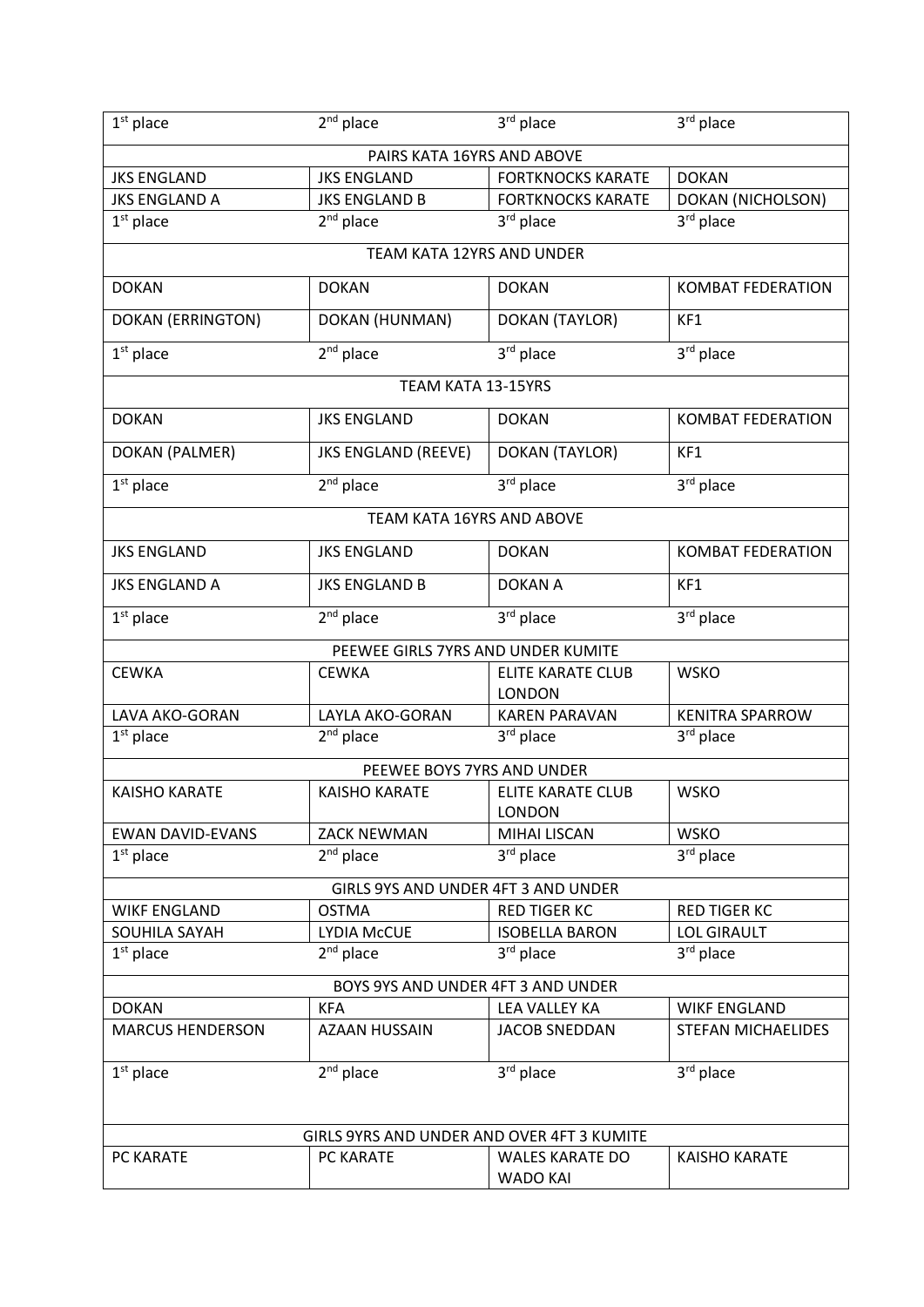| <b>IMOGEN CAMPBELL</b>                             | <b>MILLIE DAWSON</b>                           | <b>CHLOE SLOAN</b>                              | <b>AASIYA LEDGISTER</b> |  |
|----------------------------------------------------|------------------------------------------------|-------------------------------------------------|-------------------------|--|
| $1st$ place                                        | $2nd$ place                                    | 3rd place                                       | 3rd place               |  |
| BOYS 9YRS AND UNDER OVER 4FT 3 KUMITE              |                                                |                                                 |                         |  |
| <b>DOKAN</b>                                       | PC KARATE                                      | <b>VERAS KARATE</b>                             | <b>JGM KARATE</b>       |  |
|                                                    |                                                | <b>ACADEMY</b>                                  | <b>ACADEMY</b>          |  |
| <b>RUEBEN FELLOWS</b>                              | <b>JAKE ASTON</b>                              | <b>DYLAN GIBSON</b>                             | <b>ELLIS JONES</b>      |  |
| $1st$ place                                        | 2 <sup>nd</sup> place                          | 3rd place                                       | 3rd place               |  |
|                                                    |                                                | GIRLS 10-11YRS BEGINNERS TO 4TH KYU UNDER 4FT 8 |                         |  |
| <b>DOKAN</b>                                       | PEMBROOK MALTA KC                              | <b>WSKO</b>                                     | <b>JGM KARATE</b>       |  |
|                                                    |                                                |                                                 | <b>ACADEMY</b>          |  |
| <b>EMMA HUTCHINSON</b>                             | <b>KENZIE GALEA</b>                            | <b>TEIGHAN SHINTON</b>                          | <b>MYA BROWN</b>        |  |
| $1st$ place                                        | $2nd$ place                                    | 3rd place                                       | 3rd place               |  |
|                                                    | GIRLS 10-11YRS BEGINNERS TO 4TH KYU OVER 4FT 8 |                                                 |                         |  |
|                                                    |                                                |                                                 |                         |  |
| <b>DOKAN</b>                                       | <b>DOKAN</b>                                   | SHITO RYU KARATE<br>FEDERATION OF ENGLAND       | <b>KAISHO KARATE</b>    |  |
| <b>ANAIS ERRINGTON</b>                             | <b>EMMA SNAITH</b>                             | ANDEEA GEANA                                    | <b>CHLOE NAUGHTON</b>   |  |
| $1st$ place                                        | $2nd$ place                                    | 3rd place                                       | 3rd place               |  |
|                                                    | GIRLS 10-11YRS 3RD KYU PLUS UNDER 4FT 8        |                                                 |                         |  |
| <b>KAISHO KARATE</b>                               | <b>WIKF ENGLAND</b>                            | <b>CEWKA</b>                                    | <b>OSTMA</b>            |  |
| <b>JESSE BETTS</b>                                 | <b>NYA ENVER</b>                               | <b>CASSIE TAYLOR</b>                            | <b>HOLY CANE</b>        |  |
| $1st$ place                                        | $2nd$ place                                    | 3rd place                                       | 3rd place               |  |
|                                                    | GIRLS 10-11YRS 3RD KYU PLUS OVER 4FT 8         |                                                 |                         |  |
| <b>KFA</b>                                         | <b>WIKF ENGLAND</b>                            | LEA VALLEY KA                                   | <b>WIKF ENGLAND</b>     |  |
| <b>SHAMILA BASAYEV</b>                             | <b>NYA ENVER</b>                               | <b>NATALIE XHOLI</b>                            | LAYLA SAYAH             |  |
|                                                    | BOYS 10-11YRS 3RD KYU PLUS 4FT 8 AND UNDER     |                                                 |                         |  |
|                                                    |                                                |                                                 |                         |  |
| <b>JKS ENGLAND</b>                                 | <b>RED TIGER KC</b>                            | 3 RIVERS                                        | <b>CEWKA</b>            |  |
| <b>ZAK THOMAS-</b><br><b>BLACKHURST</b>            | <b>KEVIN LONGTHORNE</b>                        | <b>CIARAN CRAWFORD</b>                          | <b>EHSAN HAIDARI</b>    |  |
| $1st$ place                                        | $2nd$ place                                    | 3rd place                                       | 3rd place               |  |
|                                                    |                                                |                                                 |                         |  |
|                                                    | BOYS 10-11YRS 3RD KYU PLUS 4FT 8 AND OVER      |                                                 |                         |  |
| <b>SCKS</b>                                        | SALE DOJO                                      | <b>NWKA</b>                                     | <b>CEWKA</b>            |  |
| <b>KYLE MACKAY</b>                                 | <b>DANIEL BARTOLETTA</b>                       | <b>RYHS DALY</b>                                | <b>GLEB GUSEVS</b>      |  |
| BOYS 10-11YRS BEGINNERS TO 4TH KYU 4FT 8 AND UNDER |                                                |                                                 |                         |  |
| <b>SHOUJIN KARATE</b>                              | <b>BLACK SUN</b>                               | <b>ELITE KARATE CLUB</b><br><b>LONDON</b>       | <b>DOKAN</b>            |  |
| <b>JORUNAS GORELCENKA</b>                          | <b>JAYDEN VRAITCH</b>                          | <b>GABRIEL PASCU</b>                            | <b>LEWIS PUNDER</b>     |  |
| $1st$ place                                        | $2nd$ place                                    | 3rd place                                       | $3rd$ place             |  |
| BOYS 10-11YRS BEGINNERS TO 4TH KYU 4FT 8 AND OVER  |                                                |                                                 |                         |  |
| <b>KAISHO KARATE</b>                               | <b>OSTMA</b>                                   | <b>SHOUJIN KARATE</b>                           | PEMBROOK KC MALTA       |  |
| <b>IESAU LEDGISTER</b>                             | <b>BENJAMIN SEHROEDER</b>                      | ETHAN MUNDT                                     | <b>DEAN CAMILLERI</b>   |  |
| $1st$ place                                        | $2nd$ place                                    | 3rd place                                       | 3rd place               |  |
| GIRLS 12-13YRS BEGINNERS TO 4TH KYU                |                                                |                                                 |                         |  |
| <b>DOKAN</b>                                       | <b>BLACKWELL ACADEMY</b>                       | <b>IESKA</b>                                    | <b>IESKA</b>            |  |
| <b>ANAIS ERRINGTON</b>                             | <b>KATY MORLAND</b>                            | <b>TAMZIN RUMBOLD</b>                           | REBECCA SHARP           |  |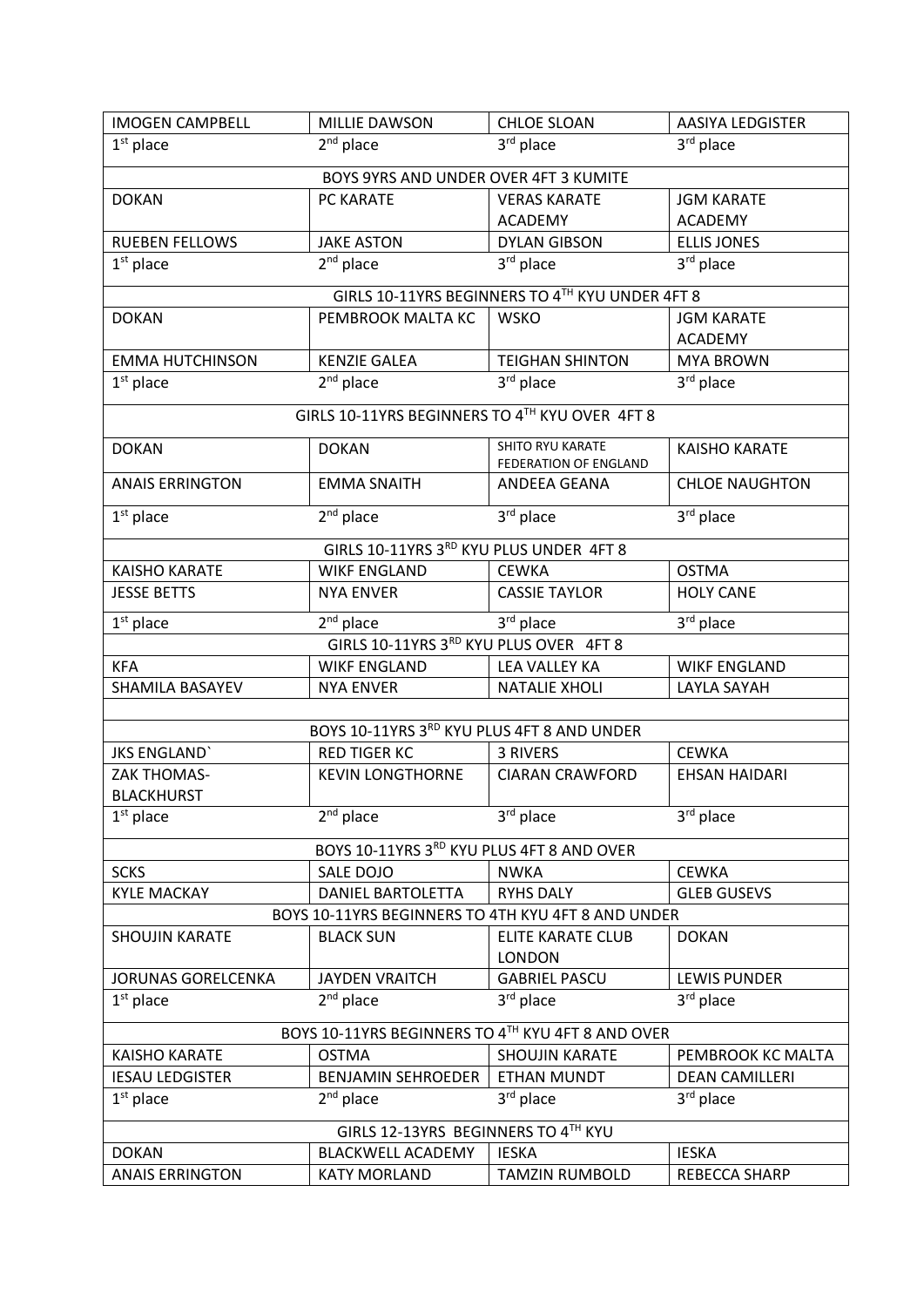| $1st$ place              | $\overline{2}^{nd}$ place                       | 3rd place                                 | 3rd place              |
|--------------------------|-------------------------------------------------|-------------------------------------------|------------------------|
|                          | GIRLS 12-13YRS -50KG                            |                                           |                        |
| <b>UECHI RYU GB</b>      | <b>DOKAN</b>                                    | 3 RIVERS                                  | <b>DOKAN</b>           |
| <b>CHARLOTTE THOMAS</b>  | <b>LOLA CASSIDY</b>                             | <b>EMMA DOLAN</b>                         | <b>KATIE HUNNAM</b>    |
| $1st$ place              | 2 <sup>nd</sup> place                           | 3rd place                                 | 3rd place              |
|                          | GIRLS 12-13YRS +50KG                            |                                           |                        |
| <b>DOKAN</b>             | <b>SCKS</b>                                     | <b>CEWKA</b>                              | <b>JKS ENGLAND</b>     |
| <b>LOLA CASSIDY</b>      | <b>CARYS JONES</b>                              | KATIE BURNHAM                             | ALICE WHITTINGHAM      |
| $1st$ place              | $2nd$ place                                     | 3rd place                                 | 3rd place              |
|                          | GIRLS 14-15YRS BEGINNERS TO 4TH KYU OPEN WEIGHT |                                           |                        |
| <b>SHOUJIN KARATE</b>    | <b>BLACKWELL ACADMEY</b>                        |                                           |                        |
| MARTYNA GRISKEVICUITE    | <b>MILLIE GORDAN</b>                            |                                           |                        |
| $1st$ place              | $2nd$ place                                     | 3rd place                                 | 3rd place              |
|                          | GIRLS 14-15YRS 3RD KYU AND ABOVE +54KG          |                                           |                        |
| <b>UECH RYU GB</b>       | <b>CEWKA</b>                                    | <b>NORTHGATE</b>                          | <b>CEWKA</b>           |
| <b>LAUREN SALISBURY</b>  | <b>MELISSA GRIFFITHS</b>                        | <b>TAYLOR EVANS</b>                       | PALWINDER SANGHA       |
| $1st$ place              | $2nd$ place                                     | 3rd place                                 | 3rd place              |
|                          | GIRLS 14-15YRS 3RD KYU AND ABOVE -54KG          |                                           |                        |
| <b>WIKF ENGLAND</b>      | <b>MALTBY FIGHT</b>                             | <b>FORTNKNOCKS</b>                        | <b>SHOUJIN KARATE</b>  |
|                          | <b>FACTORY</b>                                  | <b>KARATE</b>                             |                        |
| <b>ABIGAIL GRAY</b>      | <b>ELISE MORTON</b>                             | <b>EMMA BRADLEY</b>                       | <b>MARTYNA</b>         |
|                          |                                                 |                                           | <b>GRISKEVICIUTE</b>   |
| $1st$ place              | 2 <sup>nd</sup> place                           | 3rd place                                 | 3rd place              |
|                          | BOYS 12-13YRS BEGINNERS TO 4TH KYU              |                                           |                        |
| <b>CEWKA</b>             | PEMBROOK KC MALTA                               | <b>WALES KARATE DO</b><br><b>WADO KAI</b> | <b>JKS ENGLAND</b>     |
| PHARREL WILSON           | <b>TOMMY WALLBANKQ</b>                          | <b>BARTEC SZEWCZYLE</b>                   | <b>HENRY PEGGE</b>     |
|                          |                                                 |                                           |                        |
|                          |                                                 |                                           |                        |
| $1st$ place              | $2nd$ place                                     | 3rd place                                 | 3rd place              |
|                          | BOYS 12-13YRS -57KG                             |                                           |                        |
| PC KARATE                | <b>JKS IRELAND</b>                              | <b>WIKF ENGLAND</b>                       | WELSH BUSHI KAI        |
| <b>WILLIAM SMITH</b>     | <b>RUBEN DUNBAR</b>                             | <b>WIKF ENGLAND</b>                       | <b>IESTYN WILLIAMS</b> |
| $1st$ place              | $2nd$ place                                     | 3 <sup>rd</sup> place                     | 3rd place              |
|                          | BOYS 12-13YRS -57KG                             |                                           |                        |
| CEWKA`                   | <b>SEKF</b>                                     | <b>JKS WALES</b>                          | LEA VALLEY KA          |
| <b>SAMUEL PHILLIPS</b>   | <b>ARNOLD JAMES</b>                             | <b>NATHAN PREECE</b>                      | <b>WILLIAM HUKE</b>    |
| $1st$ place              | $2nd$ place                                     | 3 <sup>rd</sup> place                     | 3rd place              |
|                          | BOYS 14-15YRS BEGINNERS TO 4TH KYU OPEN WEIGHT  |                                           |                        |
| <b>SHOUJN KARATE</b>     | <b>SHOUJIN KARATE</b>                           | PC KARATE                                 |                        |
| <b>MANTAS GORELCENKA</b> | <b>EIMANTUS PUZNECKIS</b>                       | <b>JOSH PENN</b>                          |                        |
| $1st$ place              | $2nd$ place                                     | 3rd place                                 | 3rd place              |
|                          | BOYS 14-15YRS -63KG                             |                                           |                        |
| <b>KFA</b>               | KAZOKU RENSHINKAI                               | <b>TEAM RANKINE</b>                       | KAZOKU RENSHINKAI      |
| <b>HAMZA BASAYEV</b>     | <b>LAURENCE TANG</b>                            | PAJHAN JAFFARI                            | <b>SHAE BLAKE</b>      |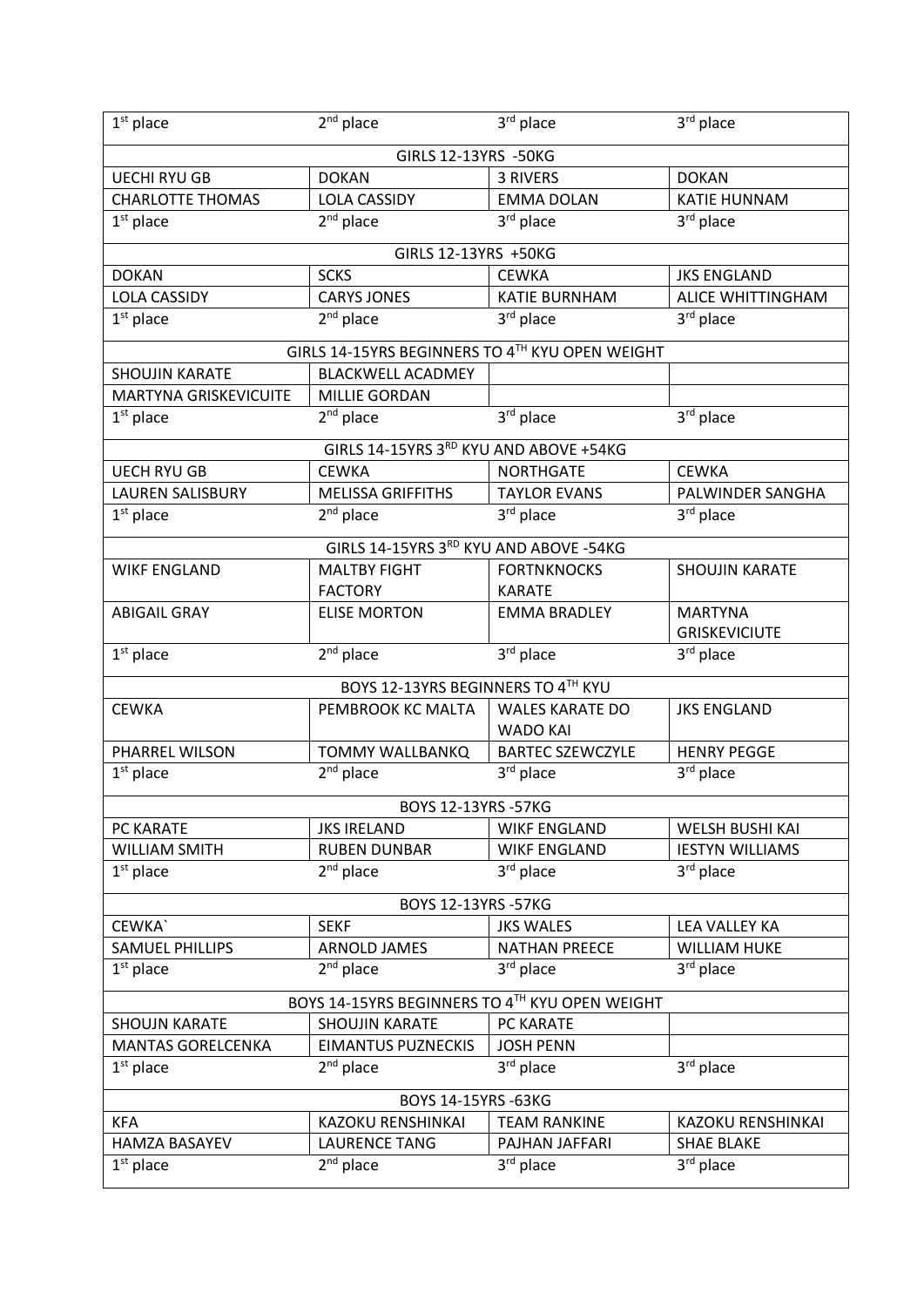| BOYS 14-15 +63KG            |                              |                          |                           |  |
|-----------------------------|------------------------------|--------------------------|---------------------------|--|
| <b>JKS ENGLAND</b>          | <b>CEWKA</b>                 | <b>KAISHO KARATE</b>     | <b>OSTMA</b>              |  |
| <b>JOE HIRD</b>             | <b>MOHSEN HAIDARI</b>        | <b>EDREES MCFARLANE</b>  | <b>JOE BAILEY</b>         |  |
| $1st$ place                 | $2nd$ place                  | 3rd place                | 3rd place                 |  |
|                             | FEMALE 16-17YRS -59KG        |                          |                           |  |
| <b>UECHI RYU GB</b>         | <b>DOKAN</b>                 | <b>JKS ENGLAND</b>       | <b>JKS ENGLAND</b>        |  |
| <b>CHLOE SALISBURY</b>      | <b>HANNAH NICHOLSON</b>      | SARAH HOWARTH            | <b>AMBER BANNISTER</b>    |  |
| $1st$ place                 | $2nd$ place                  | $3rd$ place              | $3rd$ place               |  |
|                             |                              |                          |                           |  |
|                             | FEMALE 16-17YRS +59KG        |                          |                           |  |
| <b>CEWKA</b>                | <b>UECHI RYU GB</b>          | KAZOKU RENSHINKAI        | <b>JKS ENGLAND</b>        |  |
| <b>MEGAN HILL</b>           | LAUREN SALISBURY             | PAULA HOLGUIN            | <b>ECE BESEN</b>          |  |
| $1st$ place                 | $2nd$ place                  | 3rd place                | 3rd place                 |  |
|                             | MALE 16-17YRS -68KG          |                          |                           |  |
| <b>CEWKA</b>                | <b>OSTMA</b>                 | <b>KOMBAT FEDERATION</b> | <b>JKS WALES</b>          |  |
| <b>HARRISON DOOLEY</b>      | <b>JACOB BEASLEY</b>         | <b>HARRY SCOTT</b>       | <b>AARON O'NEIL SMITH</b> |  |
| $1st$ place                 | 2 <sup>nd</sup> place        | 3rd place                | 3rd place                 |  |
|                             | MALE 16-17YRS +68KG          |                          |                           |  |
| <b>WIKF ENGLAND</b>         | <b>WIKF ENGLAND</b>          | <b>SCKS</b>              | <b>SHOUJIN KARATE</b>     |  |
| <b>BRANDON WILKINS</b>      | <b>BEN POMEROY</b>           | <b>WILLIAM TATHAM</b>    | <b>JJ FRANCIS</b>         |  |
| $1ST$ place                 | 2 <sup>nd</sup> Place        | 3rd Place                | 3rd Place                 |  |
|                             | FEMALE 18YRS AND ABOVE -61KG |                          |                           |  |
| <b>KAISHO KARATE</b>        | <b>JKS IRELAND</b>           | <b>VERAS KARATE</b>      | <b>VERAS KARATE</b>       |  |
|                             |                              | <b>ACADEMY</b>           | <b>ACADEMY</b>            |  |
| <b>MADDISON MOORE</b>       | <b>GERI FRIEL</b>            | <b>DONNA BLAKE</b>       | <b>JADE MILLER</b>        |  |
| $1st$ place                 | 2 <sup>nd</sup> place        | 3rd place                | 3rd place                 |  |
|                             | FEMALE 18YRS AND ABOVE +61KG |                          |                           |  |
| <b>CEWKA</b>                | <b>WIKF ENGLAND</b>          | <b>OSTMA</b>             | <b>KAISHO KARATE</b>      |  |
| <b>AMELIA HARVEY</b>        | <b>JASMINE POMEROY</b>       | PATIENCE KAKITE          | <b>AMT WRIGHT-</b>        |  |
|                             |                              |                          | <b>HAMILTON</b>           |  |
| $1st$ place                 | $2nd$ place                  | 3rd place                | 3rd place                 |  |
| MALE OVER 18YRS PLUS - 67KG |                              |                          |                           |  |
| <b>KAISHO KARATE</b>        | <b>UBKC</b>                  | <b>JKS ENGLAND</b>       | PERRY MAYERS              |  |
| <b>MUSA EDWARDS</b>         | <b>ALI NYONI</b>             | HALIL MARQESHI           | PERRY MAYERS              |  |
| $1st$ place                 | $2nd$ place                  | 3rd place                | 3rd place                 |  |
| MALE OVER 18YRS PLUS -75KG  |                              |                          |                           |  |
| <b>CEWKA</b>                | <b>VERAS KARATE</b>          | <b>VERAS KARATE</b>      | PC KARATE                 |  |
|                             | <b>ACADEMY</b>               | <b>ACADEMY</b>           |                           |  |
| <b>CURTIS HARVEY</b>        | <b>ALTON BROWN</b>           | <b>JAYDON SULLIVAN</b>   | <b>ELLITO TRUMAN</b>      |  |
| $1st$ place                 | $2nd$ place                  | 3rd place                | 3rd place                 |  |
| MALE OVER 18YRS PLUS +75KG  |                              |                          |                           |  |
| <b>BLACKWELL ACADEMY</b>    | <b>CEWKA</b>                 | KAZOKU RENSHINKAI        | KAZOKU RENSHINKAI         |  |
| <b>RYAN JAY</b>             | <b>CURTIS HARVEY</b>         | <b>CHANDLER WALTERS</b>  | <b>DEVANTE WALTERS</b>    |  |
| $1st$ place                 | $2nd$ place                  | 3rd place                | 3rd place                 |  |